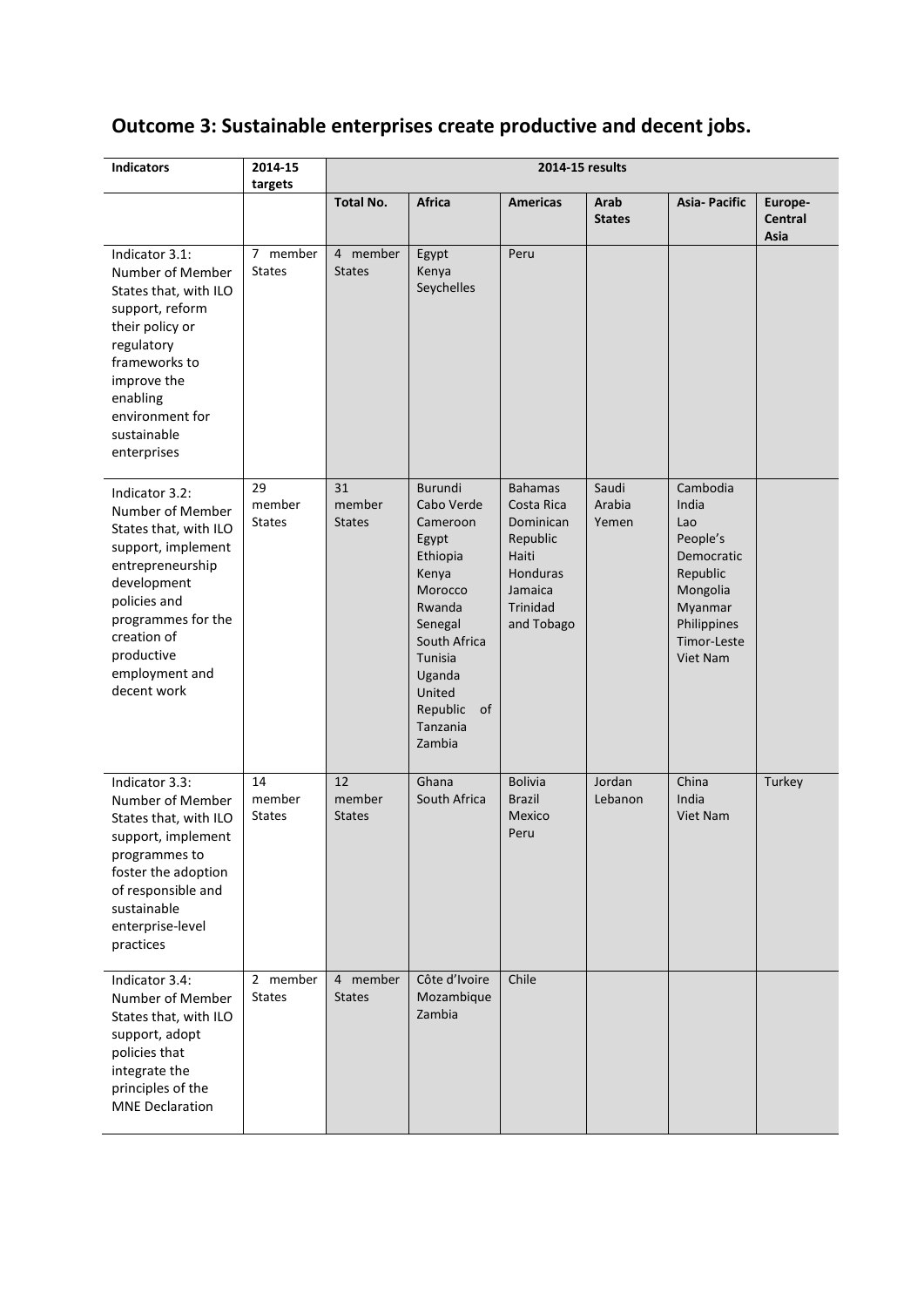## *How the strategy delivered on the two or three areas of focus identified in the programme and budget 2014-15*

The primary objective of the strategy was to enable member States to support the development and growth of enterprises of all types and sizes, in particular SMEs and cooperatives. Sustainable enterprises must be productive and competitive, create decent work for women and men and contribute to social inclusion and sustainable development. The conclusions of the 96th Session of the ILC (2007) on sustainable enterprises provide the framework for this action.

In 2014-15 the focus was on the following areas: reform of national policy and institutions to improve the enabling environment for sustainable enterprises; implementation of entrepreneurship development policies and programmes for the creation of productive employment and decent work; implementation of programmes to foster the adoption of responsible and sustainable enterpriselevel practices; and adoption of policies that integrate the principles of the Tripartite Declaration concerning Multinational Enterprises and Social Policy (MNE Declaration).

Across all areas, the Office is improving its knowledge base, including by conducting rigorous impact assessments to establish "what works", and enhancing the quality of its services by reviewing the products offered to constituents and increasing their outreach and scale of impact.

For example, the Start and Improve Your Business (SIYB) entrepreneurship training programme reached an estimated 1 million participants during the biennium. A new SIYB curriculum has been produced and the material will soon be available in 6 languages. In addition, a Creative Commons license now encourages interested institutions and individuals to use the material more broadly without intellectual property concerns.

More than 500 SMEs have received Sustaining Competitive and Responsible Enterprises (SCORE) training from ILO partner organizations and trainers in 2014 and 2015. Improvements in these SMEs benefited over 150,000 workers. Of the more than 4,200 managers and workers who have received this training, 54 per cent were middle to upper management, 46 per cent were workers and 30 per cent were women. The average rate of satisfaction with SCORE training was 87 per cent.

### *How the strategy delivered support to constituents*

Addressing the Enabling Environment for Sustainable Enterprises (EESE) continues to be an important part of the work on the promotion of sustainable enterprises. New assessments have been initiated in seven countries in order to identify priority areas for improvement through new or revised policies, laws or regulations. The Office also supported constituents' efforts to implement earlier recommendations and monitor the impacts of policy changes. The EESE assessment in Honduras, for example, triggered a drastic reduction of business registration costs by eliminating the mandatory use of notarial services when registering a new enterprise.

At the Tripartite Meeting of Experts on Sustainable Development, Decent Work and Green Jobs, held in October 2015, the 24 experts adopted the Guidelines for a just transition towards environmentally sustainable economies and societies for all. The Guidelines contain practical advice for constituents in eight policy areas, using tripartism and social dialogue to create pathways towards environmentally sustainable economies and societies while ensuring opportunities for sustainable enterprises and decent work for all. A pilot application of the Guidelines in some countries is planned.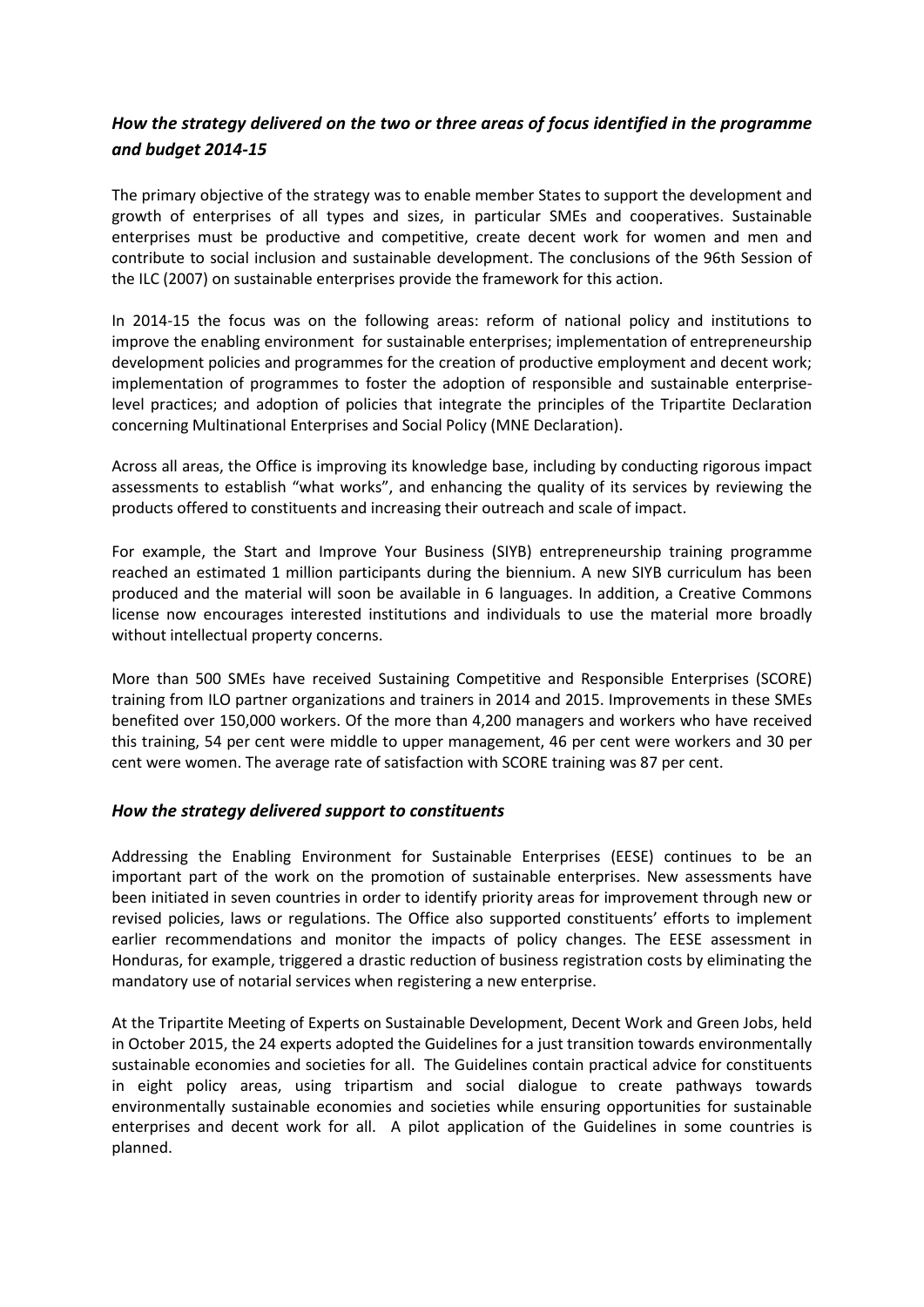The report on small and medium-sized enterprises and decent and productive employment creation, submitted to the ILC at its 104th Session, provided convincing evidence of the effectiveness of support for these enterprises. The quality of the report was emphasized by the constituents and greatly facilitated a well-informed debate and the adoption of concrete recommendations.

#### *How the strategy helped to address gender equality and non-discrimination*

With regard to gender equality, specific gender deliverables are incorporated into programmes and products and rigorous methods in tracking the impact of ILO enterprise development interventions on gender equality and non-discrimination are applied.

The results of four experimental impact assessments of entrepreneurship development were shared during the biennium; the areas assessed were, among others, entrepreneurship education in schools and entrepreneurship training for out-of-school youth and adults, including a programme on women's entrepreneurship development. The findings suggest that women entrepreneurs have different business objectives and may require additional support.

### *Significant external partnerships that have helped in delivering the strategy*

With respect to partnership with external actors, the Office is increasing its influence with its partners and strengthening its reputation on a number of its enterprise priorities.

Cooperation with other instruments and initiatives that guide enterprise behaviour, such as the United Nations Global Compact, the OECD, the United Nations Forum on Business and Human Rights and the International Organization for Standardization (ISO), has allowed the ILO to advocate for the labour and employment dimension of sustainable enterprises and for international labour standards.

To enhance guidance on cooperative legislation and policy, the Office signed a memorandum of understanding with the International Cooperative Alliance (ICA) in 2015 and agreed to cooperate with the FAO in this area in selected countries.

The ILO has taken the lead in the UN on applying the results measurement standard of the Donor Committee on Enterprise Development (DCED). The SCORE program was found to be 87 per cent compliant and passed the DCED audit test. The external audit determines whether a project has a clear theory of change and a robust results measurement system. This achievement has helped the ILO to improve its reputation in measurement efforts and is expected to encourage donors to choose the Organization as a reliable partner.

The Partnership for Action on Green Economy (PAGE) is a unique partnership for implementation of the 2030 Agenda for sustainable development. Through PAGE, five UN agencies (the United Nations Environment Programme (UNEP), the ILO, the United Nations Industrial Development Organization (UNIDO), the United Nations Development Programme (UNDP) and the United Nations Institute for Training and Research (UNITAR)) are now providing advisory and capacity-building services to eight countries with the help of a trust fund established by six development partners.

PAGE offers technical support for policy analysis, formulation and implementation with a view to the setting of inclusive national economic and labour policies, the greening of enterprises and jobs and the mobilization of investment in a more environmentally sustainable economy. The Partnership will also be instrumental in applying the Guidelines for a just transition towards environmentally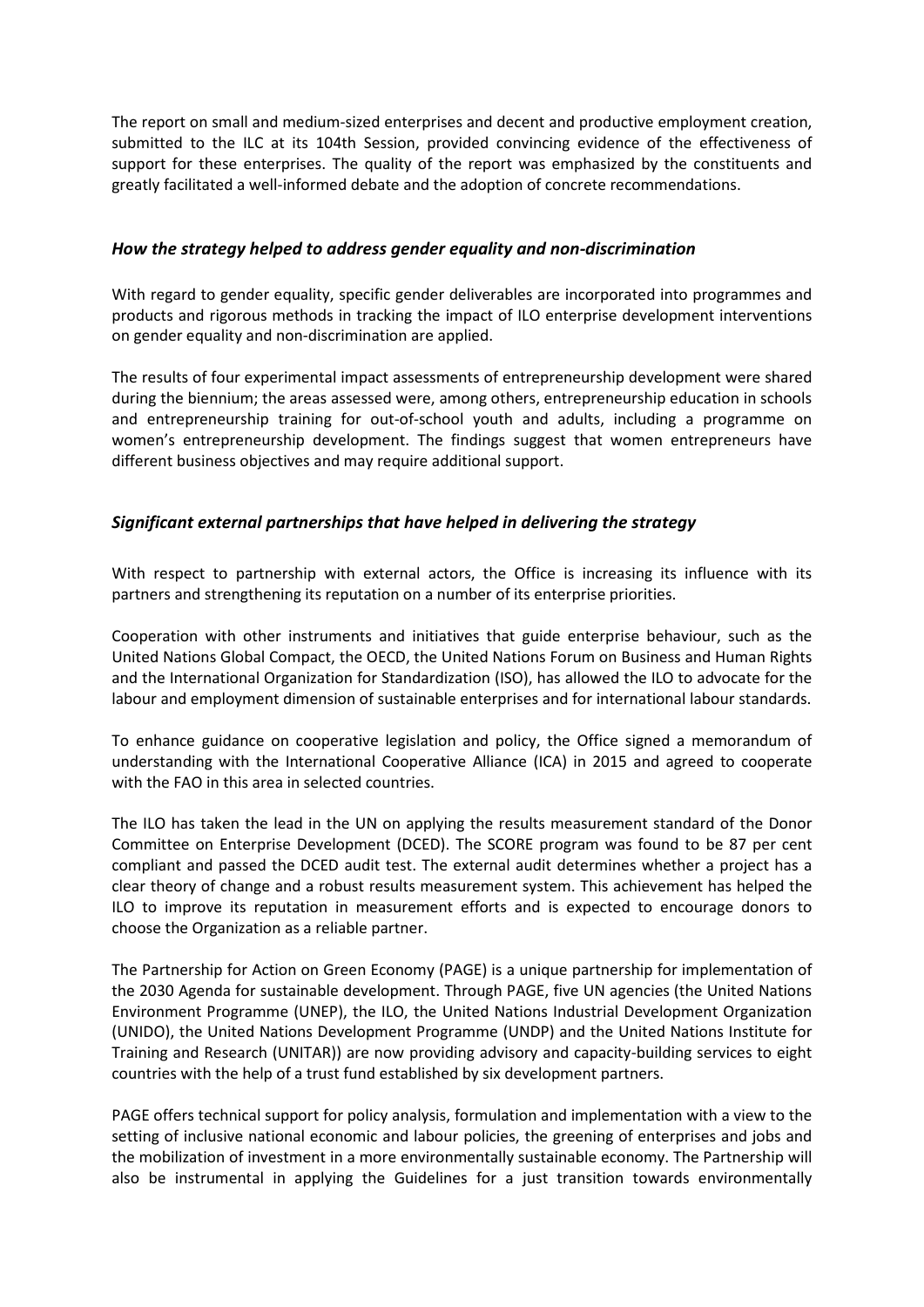sustainable economies and societies for all. At the same time, the ILO knowledge base has been strengthened through several country analyses conducted with the help of the Green Jobs Assessment Institutions Network (GAIN).

In October 2015, the Global Business Network for Social Protection Floors was launched in order to facilitate private sector support for this important priority and to coordinate it with national priorities. The Network has two objectives: (1) to enable multinational companies developing protections for their employees to share their experiences and (2) to enable multinational enterprises, their affiliates and subsidiaries to support the implementation of public social protection systems through advocacy and other activities.

| <b>Significant outputs</b>             |                                                                                                                                                                                                                                                                                                                                                                                                                                                                                                                                                                                                                                                                                                                                                                                       |
|----------------------------------------|---------------------------------------------------------------------------------------------------------------------------------------------------------------------------------------------------------------------------------------------------------------------------------------------------------------------------------------------------------------------------------------------------------------------------------------------------------------------------------------------------------------------------------------------------------------------------------------------------------------------------------------------------------------------------------------------------------------------------------------------------------------------------------------|
| Knowledge generation<br>and management | Market systems development for decent work – "the lab" is a global project on the labour market<br>effects of value chain development projects funded by the Swiss branch of the Swiss State<br>Secretariat for Economic Affairs (Seco).<br>In 2014, the ILO organized a Global Conference on Results Measurement in cooperation with the<br>٠<br>Seco and the Donor Committee for Enterprise Development (DCED). It also launched two new<br>training courses on results measurement and market facilitation at the ILO Training Centre (ITC-                                                                                                                                                                                                                                        |
|                                        | ILO) and, jointly with the Deutsche Gesellschaft für Internationale Zusammenarbeit (GIZ),<br>developed a value chain selection tool for job creation.<br>The Start and Improve Your Business (SIYB)-GET Ahead Gateway is a new web-based monitoring<br>tool that is being piloted, in collaboration with the Youth Entrepreneurship Facility (YEF), in SMEs<br>in Kenya, United Republic of Tanzania and Uganda. SIYB-GET Ahead enables better knowledge<br>sharing and tracking of the ILO's management training programmes, SIYB and GET Ahead.                                                                                                                                                                                                                                     |
|                                        | The report entitled "Multinational enterprises, development and decent work", which analyses<br>FDI trends in the Americas and the ways in which the tripartite constituents are promoting and<br>applying the principles of the MNE Declaration, was launched and discussed by a tripartite panel<br>during the 18th American Regional Meeting of the ILO, held in Lima in October 2014.                                                                                                                                                                                                                                                                                                                                                                                             |
|                                        | A four-year action research project, Microfinance for Decent Work (MF4DW), which tested<br>whether financial institutions could be effective vectors for promoting the ILO's strategic<br>objectives. The evidence from this research confirms that they can indeed achieve a variety of<br>outcomes, including reducing child labour, improving occupational safety and health and<br>promoting the formalization of informal businesses. The ILO collaborated with 16 financial<br>institutions to conduct this research and almost all of them have mainstreamed their<br>"innovations" into their operations. Perhaps more importantly, the research demonstrated that<br>financial institutions can be valuable allies for the ILO and should be approached more<br>proactively. |
|                                        | A brochure presenting the 11 products offered by the Sustainable Enterprises Programme has<br>been revised and a new product on finance for enterprises has been added. The brochure is<br>available in 5 languages and has been widely disseminated. In order to facilitate implementation<br>of the products and enhance their impact, formal results chains have been developed for each of<br>them.                                                                                                                                                                                                                                                                                                                                                                               |
| Upstream policy advice                 | Based on the Promotion of Cooperatives Recommendation, 2002 (No. 193), an ILO cooperative<br>legislation package was developed in partnership with the International Labour Standards<br>Department (NORMES). The Recommendation was used to develop national policy training<br>packages or new legislation in three countries in Asia and Africa, including in cooperation with<br>local government policymakers in Northern Sri Lanka. The ILO has also been providing support for<br>the reform of agricultural cooperative legislation in Egypt and for the formulation of a social and<br>solidarity economy framework law in Tunisia.                                                                                                                                          |
|                                        | As a founding member of the Access to Insurance Initiative, the ILO works closely with the<br>International Association of Insurance Supervisors (IAIS), the global standard-setting body for the<br>insurance industry. With input from the ILO and other stakeholders, the IAIS published an                                                                                                                                                                                                                                                                                                                                                                                                                                                                                        |